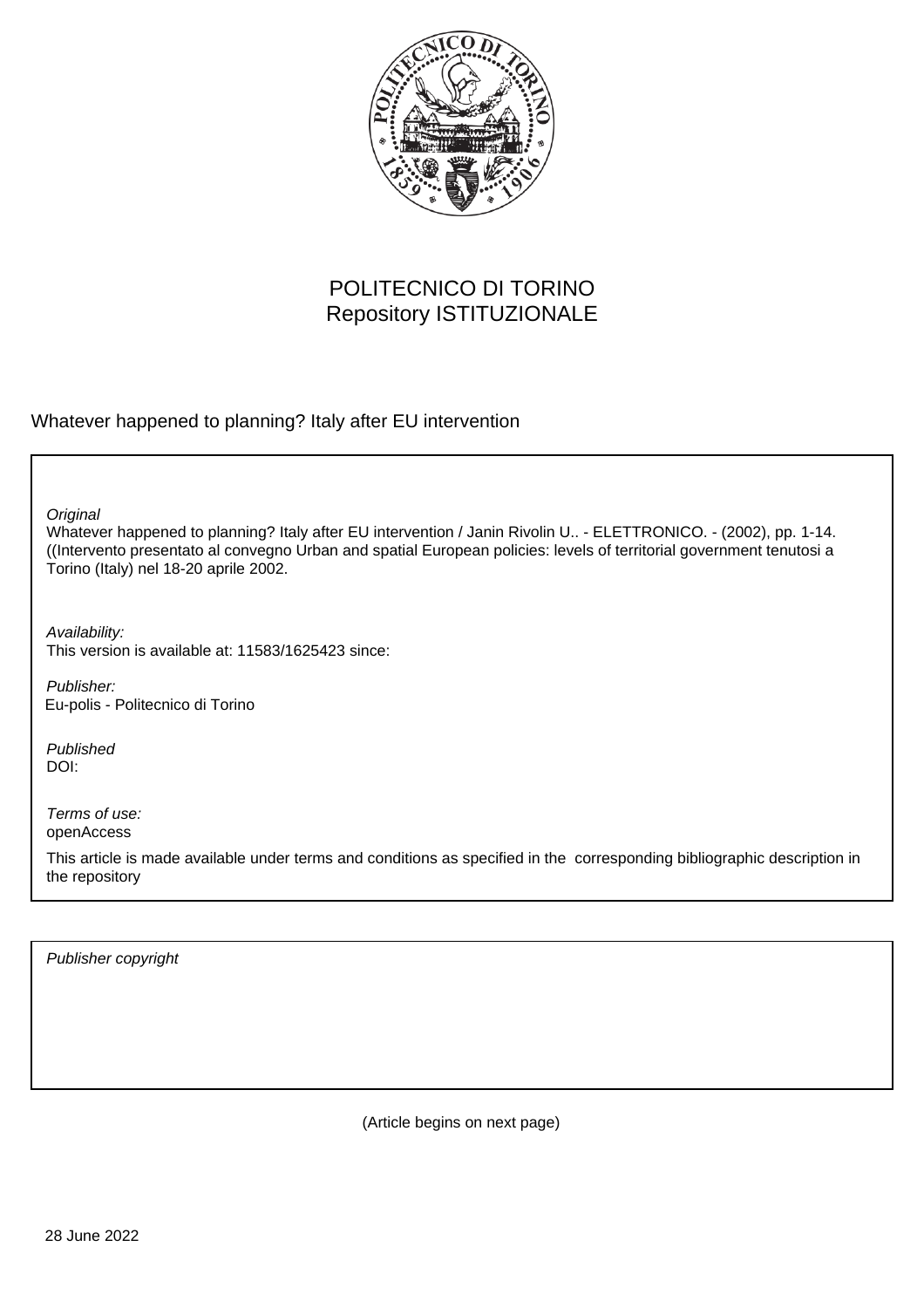### **EURA Conference**

Turin, 18-20 April 2002

## *Urban and spatial European policies: levels of territorial government*

Theme: *EU and urban development strategies*

## **Whatever happened to planning? Italy after EU intervention**

*Umberto Janin Rivolin\**

Polytechnic of Turin Dipartimento Interateneo Territorio Viale Mattioli 39 – I-10125 Torino Tel. +39 011 5647461 Fax +39 011 5647499 e-mail [janin@archi.polito.it](mailto:janin@archi.polito.it)

### **Abstract**

 $\overline{a}$ 

As clearly stated by the Conference's proposal, after a decade of *European urban and spatial policies*, it seems the time now for a deeper reflection on their influences in spatial and urban planning practices in the EU countries.

A brief survey on what concerns Italy allows us to observe that EU planning intervention has affected practically all the *levels of territorial government*, through many dimensions of what is first and foremost a material innovation, triggered as if by contamination by the arrival on the scene of the new institutional player. Changes are mainly visible in:

- the shaping of spatial frameworks for planning policies;
- the proliferation of new, different tools for regional and urban planning;
- a progressive re-equilibrium between "central" and "peripheral" regions;
- new institutional and administrative attitudes to negotiation and partnership;
- the cultural way of treating urban problems and conceiving planning;
- new emerging competences and "jobs" for planners.

A reflection on the deepest meaning of those many changes – and, more generally, on the substantial reasons of the (not institutionalised) EU intervention in planning policies – could contribute to better understanding on what, not only in Italy, can be expected from EU planning and what, consequently, can be improved in European development strategies.

<sup>\*</sup> This note summarises and deepens the topics dealt in the monograph, entitled *L'innovazione comunitaria* (Community innovation) and edited by the author for a forthcoming issue of *Urbanistica* journal (Janin Rivolin, 2002).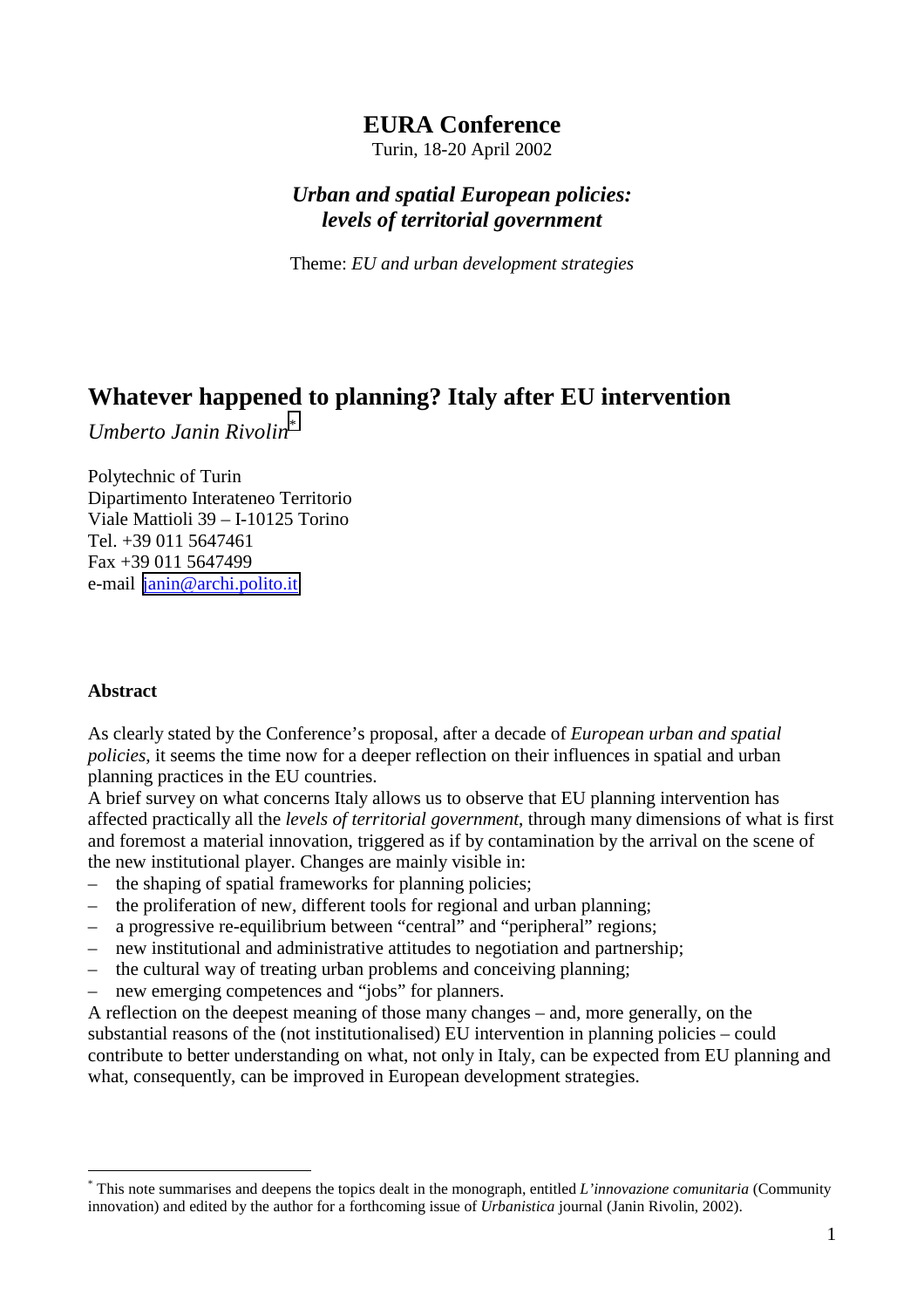#### **1. EU planning: a concise framework**

 $\overline{a}$ 

This note focuses on the (important) impact of EU urban and spatial policies on Italian planning practices, assuming that the results that emerge from this brief survey can contribute to a common understanding on what European planners can expect from EU planning and, consequently, how they could manage to improve it.

It therefore seems appropriate to outline a preliminary framework of what we intend by «EU planning»1 , not forgetting that responsibilities for planning policies are not recognised and defined by the Treaties, in spite of their important modifications after the mid 1980s. The fact remains that the European Union began a period of study programmes in the 1990s, which in part led to political documents and above all to «structural» territorial and urban actions, the end to which does not appear to be in sight; if anything, there appears to be a future of developments and further analysis. In the range of study programmes and political documents, the approval in 1999 of the *European Spatial Development Perspective* (ESDP) demonstrates, more than the fertility of the «policy aims» declared in the document (in reality criticised by many because of its objective superficialness and incoherence)<sup>2</sup>, the value of a new process of recognition, primarily sanctioned by the «informal» constitution of a European Council of Ministers responsible for spatial planning<sup>3</sup>. The acceptance by national governments of the invitation to «co-operation for European territorial development»<sup>4</sup> also allowed the Commission (Regional Policy Directorate-General, in particular) to dedicate itself, in the second part of the decade, to urban issues and support for local development actions<sup>5</sup>. The Union's «structural» action was concentrated around these two programme objectives – incentives for *inter-institutional co-operation for spatial development* and the promotion of *exemplary processes of urban regeneration*, put into practice after a laborious and delicate process of guidelines for Community Initiatives. On the one hand, 60 cross-border «co-operation areas» and a dozen transnational «strategic spaces» were established, and, on the other, the Urban Pilot Projects and Urban programmes in 260 European cities represent the essential evidence of the state of things. «Trans-European co-operation intended to encourage harmonious and balanced development of the European territory» and the «economic and social regeneration of cities and of neighbourhoods in crisis in order to promote sustainable urban development» are the goals today set respectively for Interreg and Urban. To this end, financial contributions are made to European states for over five and a half billion euros; more than half of the resources for Community Initiatives from now until  $2006^6$ .

<sup>1</sup> Many recent studies contribute to a definition of EU planning; among the others: Bengs and Böhme, eds., 1998 and 1999; Christiansen and Kirchner, 2000; Faludi, 1998; Faludi and Waterhout, eds., 2002; Faludi and Zonneveld, 1997;

Janin Rivolin, ed., 2000; Kunzmann, 1998; Williams, 1996.<br><sup>2</sup> «In principle it is difficult to criticize these positions, but what would have to happen when those aims are in conflict (i.e. the majority of common interest situations)?» (Palermo, 1999a, p. 154, translated).

 $3$  The informal Council of Ministers responsible for Regional/Spatial Planning is precisely the institution that proposed, in 1993, and approved, in 1999, the ESDP (European Union, 1999).

<sup>4</sup> *Co-operation for European territorial development* is the sub-title of the well-known report *Europe 2000+* (European Commission, 1994), following the first official Community document on spatial planning: *Europe 2000* (European Commission, 1991).

<sup>5</sup> Cf. the Communications of the European Commission (1997a and 1998), *Sustainable urban development in the European Union: a framework for action* and *Towards an Urban Agenda in the European Union*; the latter discussed during the European Urban Forum, organised by the Commission in Vienna on 26-27 November 1998.

<sup>&</sup>lt;sup>6</sup> Interreg III and Urban II are, together with Equal (social policies) and Leader+ (rural development), the Community Initiatives activated for the period 2000-06. Introduced in 1989 and having now reached the third generation, the CI are the specific financial instruments of European structural policy, i.e. aimed at supporting action held to be of particular strategic value from the community point of view. The direct action of the European Union in cities has also been implemented in the past decade through the Urban Pilot Projects, made operational in 1989-93 and 1997-99, with the directing of over 30% of the funds granted by the European Investment Bank and the identification of specific actions in the framework of the sector Framework Programmes (R&D and Environment).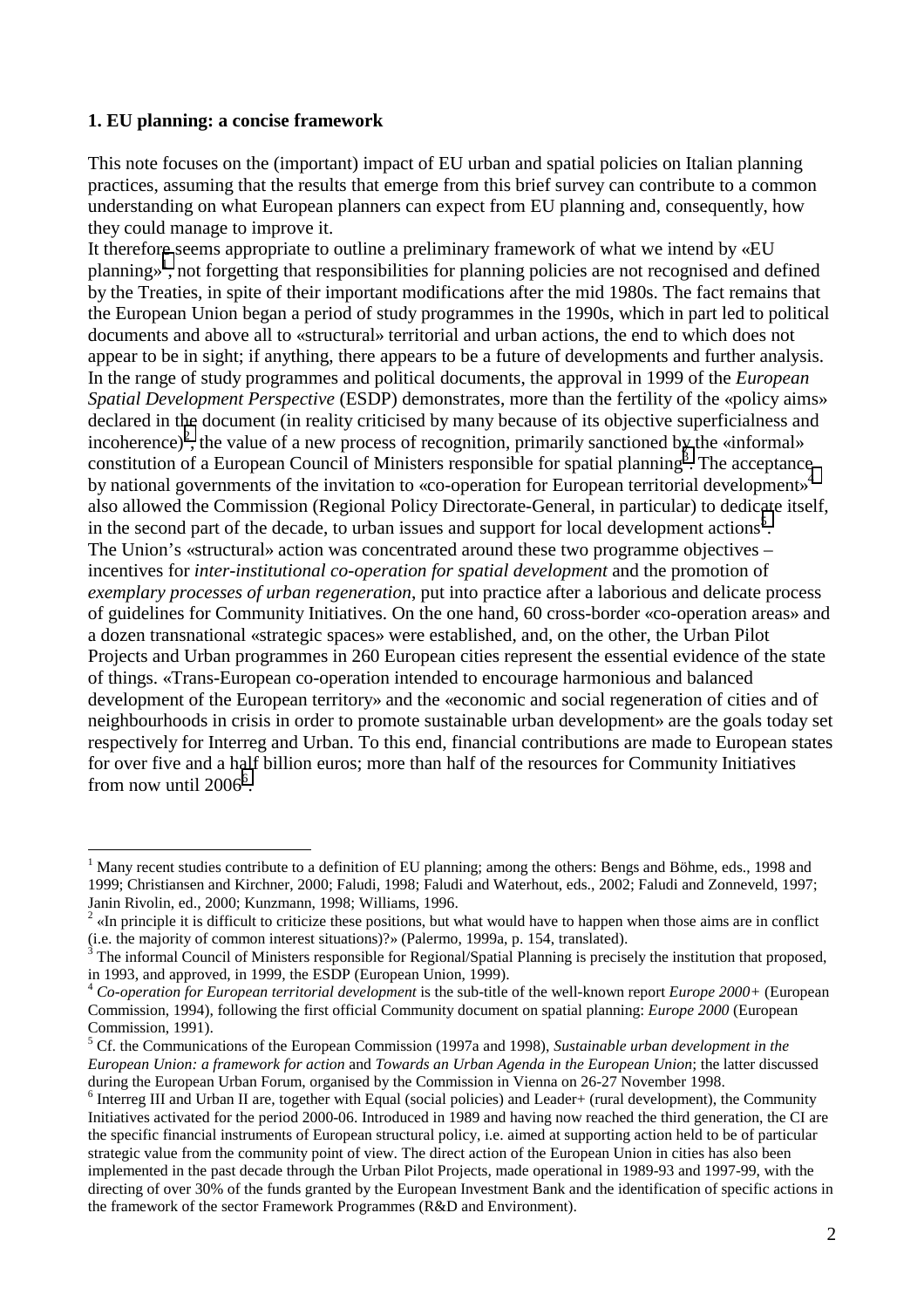These resources, which before the 1988 reform of structural funds were not even envisaged<sup>7</sup>, are in reality a minority share. The most substantial part of funds – currently a total of about one hundred billion euros – continues to be reserved for national multi-sector programmes which, however, following the reform have begun to be directed towards «eligible areas» (regions and municipalities) selected by the European Union, to tackle «priority objectives» valid for «programme periods» of six/seven years<sup>8</sup>. The trend towards "territorialisation" of programmes and resources might appear almost subliminal in the «mainstream» of structural funds, but as the Italian example of the so called *Nuova Programmazione* (New Programming)<sup>9</sup> demonstrates, is not without a certain effectiveness in the long term.

#### **2. Europe in Italy: how are planning practices changing?**

 $\overline{a}$ 

If for some time now, in Italy as elsewhere in Europe, the experiences recalled above have attracted attention and tended to pervade discussion in the discipline, it must be admitted that more careful reflection on their impact on national traditions of governance of urban and regional change does not yet seem to have been put forward.

We could find the reasons of that apparent lack of interest, partially, in the lack of institutionalisation of EU planning (i.e. the exclusion of responsibilities for planning policies from the Treaties) and of the consequent legal interactions with national planning systems; partially, in the almost "unexpected" character of Community intervention in urban and spatial policies, thus considered a sort of "mysterious phenomenon" (because unknown or not understood) within much of the scientific community; partially, at least in some important cases – the ones of countries with a more solid planning tradition, presumably "creditors" towards the rising EU planning<sup>10</sup> – in the absence of such a relevant "change", needing a scientific reflection.

Putting aside the temptation to enquire into the "planning systems" (which would have sense if the Union had the right to intervene, as in other fields, through legislation), a more amateur exercise in observation of the changes that have occurred in recent years in governance of urban and regional transformations can reveal – in the case of Italy – the many dimensions of what is first and foremost a material innovation, triggered as if by contamination by the arrival on the scene of the new institutional player.

<sup>&</sup>lt;sup>7</sup> The structural funds, which currently constitute 37% of expenditure in the Community budget (constituted by 1.27% of each member state's GNP), are the resources that the European Union reinvests in the territory of its member countries in relation to structural policy decisions. With the reform of 1988, the role of the structural funds was recognised as a primary Community means for economic and social cohesion.

 $8$  The objectives identified for the period 2000-06 are: 1) Promotion of the development and structural adaptation of the lagging regions; 2) Encouragement of the economic and social conversion of regions with structural difficulties; 3) Encouragement of the adaptation and modernisation of education, training and employment policies (EC Regulation no. 1260/1999).

<sup>&</sup>lt;sup>9</sup> *Nuova Programmazione* is a common term adopted in Italy to indicate (positively) the new deal of economic national planning after 1996 when, under the Prodi government, Carlo Azeglio Ciampi (the current President of the Italian Republic) was nominated Minister of the Treasury, Budget and Economy: a Department for development and cohesion policies was then specially created to plan and manage structural funds, new development tools like the *Patti territoriali*  (see beyond in the text and note no. 15) and the overall policies for the development of Southern Italy (cf. Ministero del Tesoro, del bilancio e della programmazione economica, 1998).

<sup>&</sup>lt;sup>10</sup> We must not forget, among the EU planning studies, an interesting attempt to compare national planning systems and policies in Europe (European Commission, 1997b; see also: Newman and Thornley, 1996; Balchin and Sýkora, 1999). As well as for the structural funds, the identification of «creditor countries» and «debtor countries» shaping EU planning would promise itself to be a further exercise, useful if not fundamental for comprehension.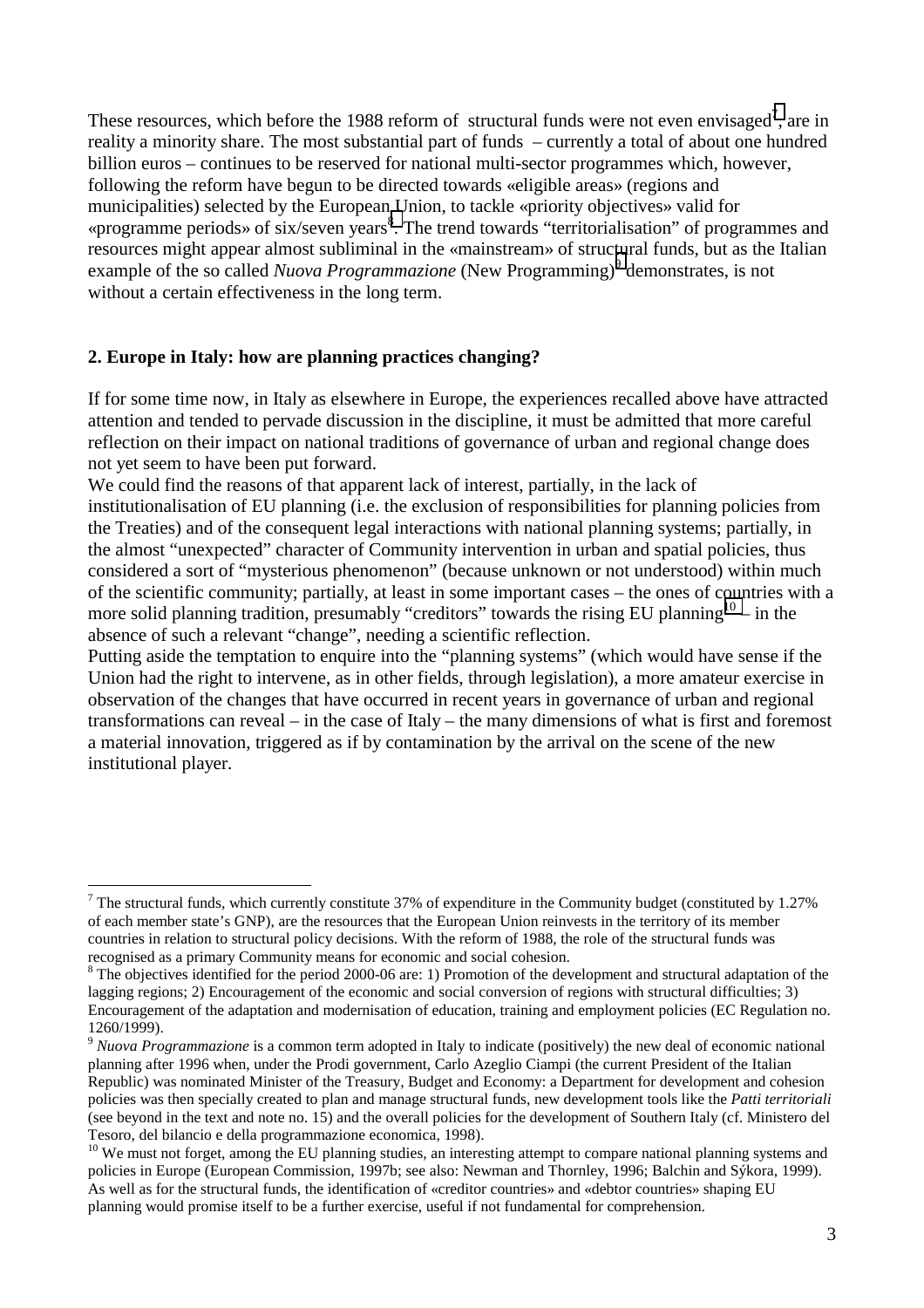#### *2.1. New strategic contexts, new roles and tools for planning*

 $\overline{a}$ 

Whatever is laid down by legislation, Italy has not managed in sixty years to identify national territorial frameworks<sup>11</sup>, yet has for some time now seen the re-blossoming in the words and images of decision-makers and actors of original and broader strategic contexts of reference and selfrecognition, tending to be open to taking a glance over the border. It is certainly true that, within the ESDP progress, Italy (among other countries) has subordinated its own national vision to a European image made mainly by others<sup>12</sup>. Nevertheless, new perspectives and opportunities (and also risks, of course) – whether imposed or accepted – are quickly emerging from the new "geographies" traced by the EU planning: not only the ESDP, but also the TEN (Trans-European Networks) and, more recently and consistently, the transnational strategic areas of Interreg IIC and IIIB. Within that Community Initiative, Italy is currently involved, with many possible consequences for its future spatial strategies, in four transnational areas (fig. 1): *Alpine Space* (the entire Alpine Arc, from the French Côte d'Azur to Austria and Slovenia), *Archimed* (the southern part of the Mediterranean Sea, between Southern Italy, Greece and Northern Africa), *Cadses* (the regions linked to the Eastern Europe, from the Baltic Sea to the Ionian Sea) and *Western Mediterranean* (the area of the so called Latin-Mediterranean Arc, from Sicily to the Portuguese Algarve).

Furthermore, the central government administration appears to have been motivated to seek out new roles for itself and to test out forms of intervention whose methods and styles are clearly inspired by Community practices. The *aporia* that can be attributed to the *Nuova programmazione*13, initiated by the Department for development and cohesion policies of the Treasury under Minister Ciampi (thanks also to the concrete support of the Economy and Labour National Council), do not wipe out the value, if nothing else symbolic, of the declared attempt to finally bring out the demand for investment for the country's major decisions "from the territory"<sup>14</sup>: *Patti territoriali* (Territorial pacts) and *Contratti d'area* (Area contracts) are the most successful tools created in the past decade in assigning to the territory a strategic role within economic development policies; these further constituted a model for more recent "experiments", such as the *Patti di pianificazione* (Planning pacts) and *Patti agricoli* (Agricultural pacts)<sup>15</sup>.

 $11$  The first national Planning Act no. 1150/1942 states: «In order to orient or to coordinate urban planning activity in given parts of the national territory, the Ministry of Public Works has the faculty, on the recommendation of the Higher Council of the Public Works, draw up territorial co-ordination plans» (art. 5, cod. 1, translated). The Ministry of Public Works never exploited its «faculty», and the only clear attempt to link economic programming to a territorial framework was attempted at the end of 1960s: the so called *Progetto 80* (cf. Ministero del Bilancio e della programmazione economica, 1969 and 1971) remained in any case mainly an academic experience, soon forgotten and

without any apparent consequence for actual policies.

 $12$  This is exactly the current cost for not having had in the past the technical capacity or, more probably, the political will, to define strong national spatial frameworks; in contrast, this has been done by the French government through the Datar, by the German through the Bfrl and even by the "small" Dutch government through the Nppa (cf. Dematteis, 2002).

<sup>&</sup>lt;sup>13</sup> Briefly, «the *Nuova programmazione* cannot consist only in a revision of methods and procedures, but should aim to offer more significant conditions of construction and legitimacy of policies at different levels» (Palermo, 1999b, p. 141, translated).

<sup>14 «</sup>*To create unitary programming, resource-based, and territory-focused*. Unitary and integrated programming, which assumes the territory as a reference for development policies, must constitute the basis of the common work for the definition of methods and procedures…» (Ministero del tesoro, del bilancio e della programmazione economica, 1998, p. 10, translated, italic in the original text). See also note no. 9.

<sup>15</sup> *Patti territoriali* and *contratti d'area*, both created under the Budgetary Act no. 662/1996, are tools for co-ordinated programming of development actions within employment policies (cf. Salone, 1999). *Patti di pianificazione* and *Patti agricoli*, adopted by specific decrees in 2000, represent respectively attempts to link employment and planning policies and to implement similar actions within agricultural policies.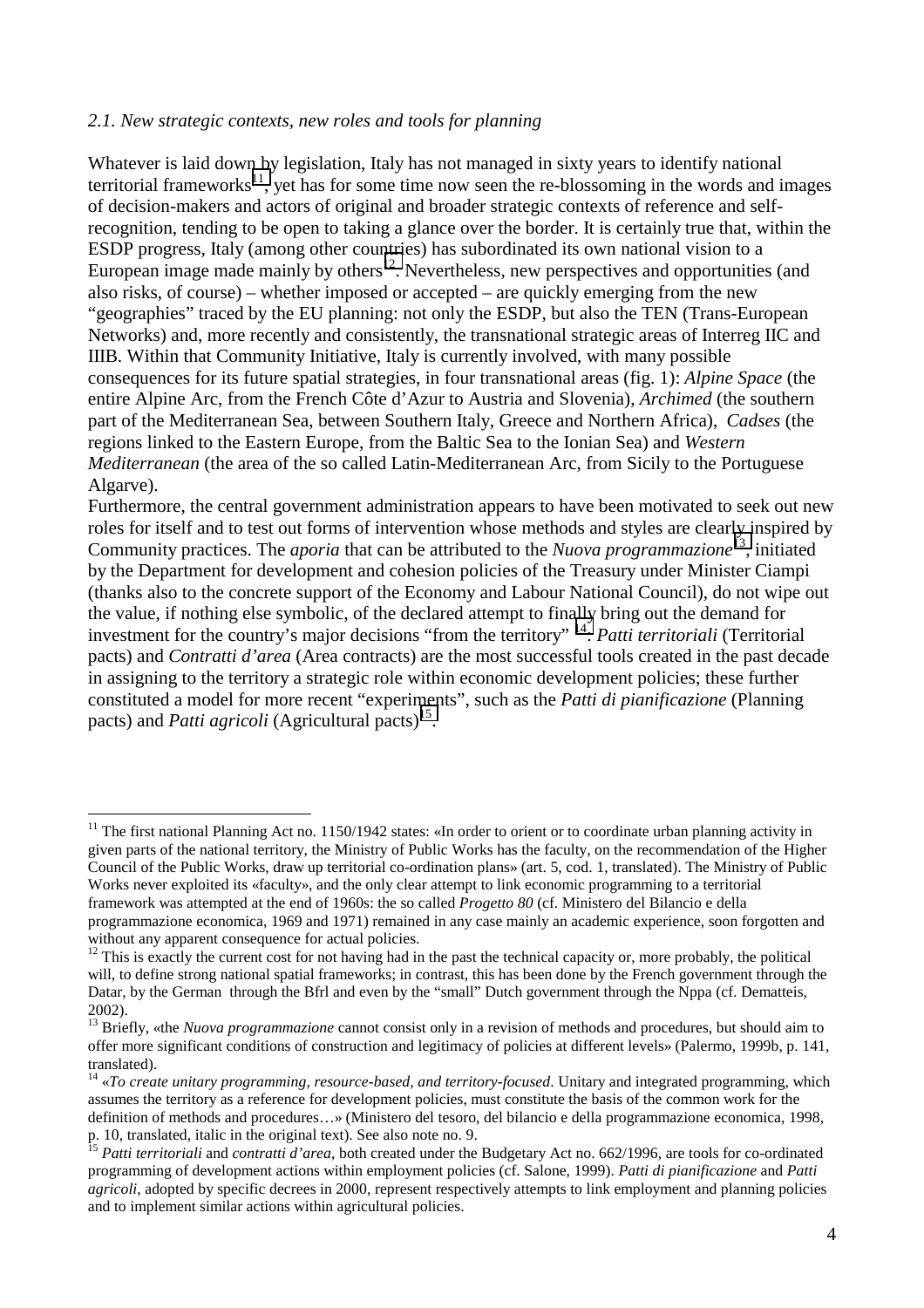In the same way, the speculative traps<sup>16</sup> that are fatally hidden amongst the numerous positive results of the "complex programmes" of urban regeneration which prospered in the last decade do not detract from the General Directorate for territorial co-ordination's (Ministry of Public Works) merit of having grasped the possibility of a territorial planning design shared (and implemented) by the local authorities<sup>17</sup>: *Programmi integrati d'intervento* (Integrated intervention programmes), *Programmi di riqualificazione urbana* (Urban regeneration programmes), *Programmi di recupero urbano* (Urban recovery programmes), *Contratti di quartiere* (Quarter contracts) and «PRUSST» form, in this case, the «family» of new tools $^{18}$ .

#### *2.2. Central/peripheral regions re-equilibrium and "forced training" to agreement*

Despite the significant developments of the Interreg Community Initiative, the strategic horizons of regional administrations in the context of inter-territorial competition seem frankly less emancipated and well-defined, even though a progressive re-equilibrium between "central" and "peripheral" regions in terms of initiative and organisational capacity can be seen. Typical border regions – such as Friuli - Venezia Giulia, Trentino - Alto Adige, Valle d'Aosta (the Alpine regions) – which are historically linked to cross-border macro-regions, but were artificially separated by political border and reduced to a peripheral position within the national space, seem to have found a "new centrality" in the construction of European space, thanks also to the lengthy life of the *crossborder strand* of Interreg (fig. 2). This Community Initiative's intentions, when launched for the first time in 1990, were in fact to develop cross-border co-operation and help areas on the Union's (internal and external) frontiers overcome the specific problems arising from their relative isolation within the national economies and the Union as a whole.

More interesting is the fact that the same remarks also seem to be true for other Italian "peripheral" regions – the Southern regions (Basilicata, Calabria, Puglia) and the islands (Sardegna and Sicilia), generally not involved by the cross-border strand of Interreg but linked to (not simply set apart from) cross-border countries inside and outside the European Union by sea corridors of about a hundred miles. The merits of EU planning are probably visible, in this latter case, through the use of structural funds under Objective 1 (fig. 3) and its consequent national interpretation within the already mentioned *Nuova programmazione*19.

 $\overline{a}$ 

<sup>&</sup>lt;sup>16</sup> Concerns expressed effectively, for example, by Dino Borri (2000) and Antonio Tosi (2000) seem to be well motivated and worthy of close attention.

 $17$  «Integrated local actions have been promoted in several fields in the last ten years. Indeed, a strong impetus towards innovating urban and regional policies has been witnessed during the last decade, both at the local and strategic levels. Innovation has resulted from different attempts in different fields […]: some European Union initiatives […]; successive and progressively more sophisticated versions of the national urban renewal programme [...]; the agreements devised by the *Patti territoriali* in the framework of the national "negotiated" programming fostering local development, later assumed by the EU, as well as Pacts for employment; and finally the "strategic vision" aimed to amalgamate locally the actions envisaged by the Community Support Framework» (Cremaschi, 2002, translated).

<sup>&</sup>lt;sup>18</sup> The *Programma integrato d'intervento* was introduced (Act no. 179/1992, art. 16) to overcome the urban complexity of action policies for public housing and has subsequently been adopted, in many regional legislations, as an ordinary implementation plan. The *Programma di riqualificazione urbana* (M.D. 21.12.1994), the *Programma di recupero urbano* (M.D. 31.12.1995) and the *Contratto di quartiere* (M.D. 20.05.1998) can be considered subsequent new versions of the former. Finally, the «PRUSST» (M.D. 8.10.1998) stands for *Programma di riqualificazione urbana e di sviluppo sostenibile del territorio* (Programme for urban regeneration and for sustainable development of the territory) and currently represents the highest stage of evolution of the «complex programmes» of urban regeneration in Italy.

<sup>&</sup>lt;sup>19</sup> However, that changing process has started already since the beginning of the '90s, as Grote (1996) stated that «the institutional disparities between the Italian regions and the most successful regions in Europe might still be substantial, but EU cohesion policy has offered opportunities and given direction to further institutional and administrative reforms in Italy» (p. 287). See also: Bagnasco and Oberti, 1998.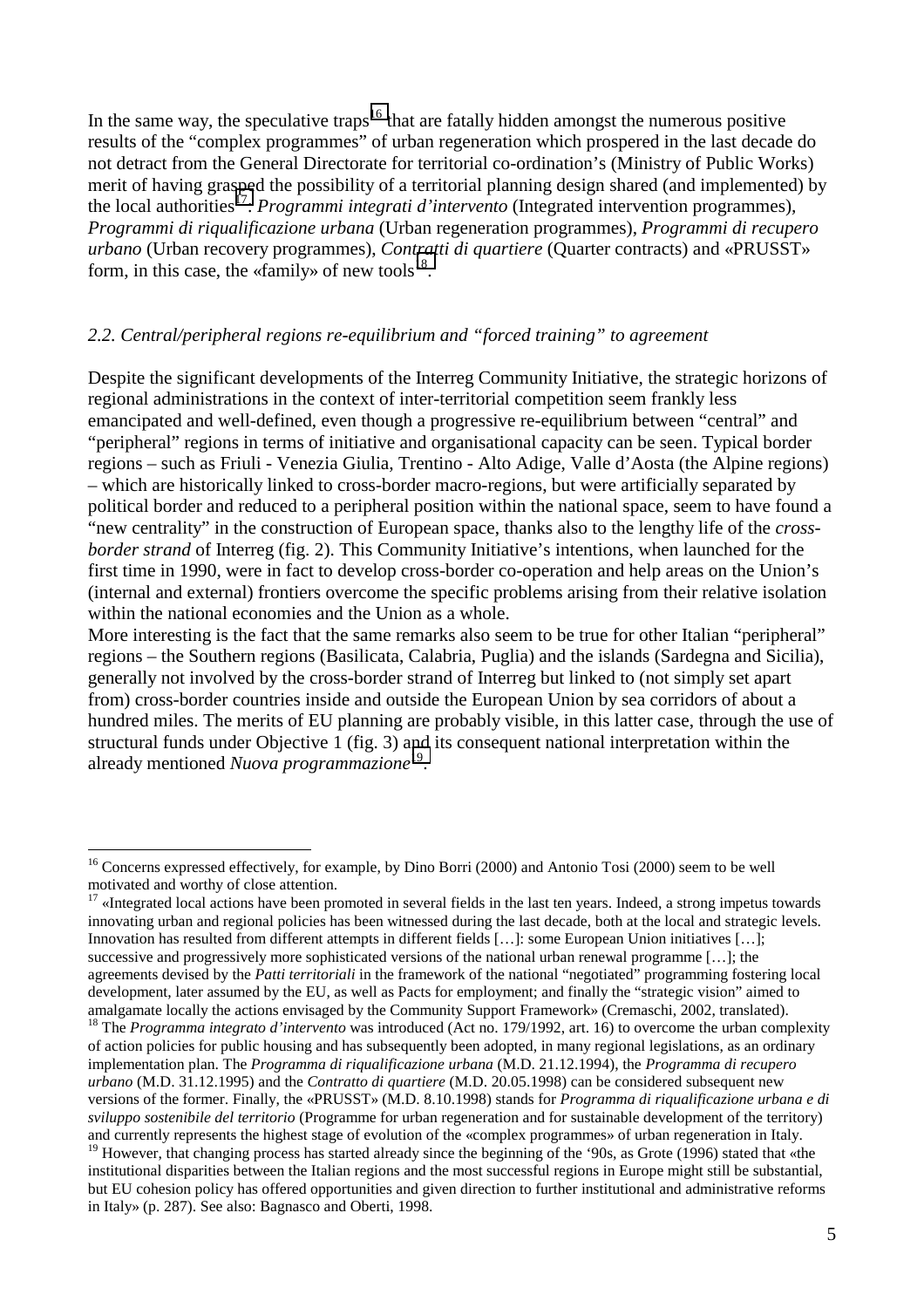Furthermore, in spite of the major difficulties in implementing the *transnational strand* of Interreg<sup>20</sup>, the need to elaborate joint co-operation programmes between extra-national administrations, starting by drawing up rules valid in different and not always compatible legal contexts, seems to have triggered, in any case, practices of "forced training" of state and regional bureaucracies in inter-institutional negotiation. This has somehow provided a major opportunity to put into practice and experiment the principles of inter-institutional partnership introduced in Italy during the same decade, through new procedural tools such as the *Accordo di programma*  (Programme agreement), the *Conferenza dei servizi* (Conference of services) or the *Accordo quadro* (Framework agreement)<sup>21</sup>. To implement new forms and models of strategic, co-operative and bargaining actions to stimulate local, non-local, public and private actors in development and integrated territorial regeneration projects can perhaps reveal itself as the most profitable way to "institutionally capitalize" the spontaneous diversity and variety of the thousand «local systems» of which Italy is historically composed $^{22}$ .

#### *2.3. Planning practices as local development strategies and new "jobs" for planners*

At the local level, starting with the urban areas affected by the new regeneration programmes and through the fertile dissemination of best practices and the desire to stand out (in turn favoured by widespread confidence in the "EU brand" – in a country which had taxed itself in order to embrace the euro...)<sup>23</sup>, seems in many ways more willing to embrace and metabolise the innovation in progress, so much so that one can foresee the possibility of «new paradigms for actions of territorial governance $\frac{24}{3}$ .

In other words, EU planning intervention can be attributed with a fair amount of the «changes» that have begun to be seen in «planner's jobs in Italy»<sup>25</sup>. These are linked, in essence, to the rise of planning practices as *strategies for local development* instead, as was traditionally true, always and only as an "administrative duty" or as "designer projects"<sup>26</sup>.

 $\overline{a}$ 

 $20$  This is what I generally found when analysing the Interreg transnational programmes (Janin Rivolin, 1999) and particularly based on the significant case of the *Alpine Space* programme (Janin Rivolin, 2001).<br><sup>21</sup> The *Accordo di programma* (Act n. 142/1990, art. 8) and the *Conferenza dei servizi* (Act n. 241/1990, art. 14) are

negotiation procedures to co-ordinate actions taken by institutional administrations or agencies. The *Accordo quadro* (Act no. 662/1996, art. 203) is currently the most advanced contractual model for public/private partnership programmes. For an analytical comment on recent transformations in Italian political-administrative processes, see: Bobbio, 1996. For a wider comprehension on their possible institutional added value on Italian «civic traditions», see: Putnam, 1993.

 $22$  Local systems can be considered the Italian answer to spatial competitiveness, started with the shaping of what in the 1970s and 1980s would have been identified as «local production systems», «industrial districts» etc. (Bagnasco, 1977 and 1988; Becattini, ed., 1989; Goodman *et al.*, eds., 1989). This model, seen in Europe and worldwide as a precursor of the post-Fordist development phase, is presently spreading to many types of activities, generating technological, agro-industrial, tourist, cultural, and rural local systems.

 $^{23}$  Italians rather willingly paid an added «tax for Euro» in 1996, under the Prodi government, in order to allow Italy to meet the so called «Maastricht parameters».

 $24$  This consideration stems, for example, from the recent results of research on the Urban Programme in Italy, carried out by the Polytechnic of Milan and other institutions for the Ministry of Infrastructures (Ministero delle Infrastrutture e dei trasporti, 2001).

<sup>25 «</sup>How planner's jobs are changing in Italy» was the title of a report presented by the *Società Italiana degli Urbanisti*  (Italian Society of Planners) at the Turin National Conference on 5th December 1997. This document expressed the results of a survey based on 23 «interviews with professionals and others responsible for institutional and research bodies for urban and regional planning» and on 10 «*fiches* concerning new institutional forms of planning and policies requiring new professional competencies or determining new conditions in the planning profession». The whole report and further comments have been edited by: Balducci, ed., 1998. Cf. also: Laino, 1999 and 2002.

<sup>&</sup>lt;sup>26</sup> A town planning tradition took shape in Italy rather recently: Zucconi (1989), for example, represents its origins as the result of a «dispute» among different disciplines on the technical "right" to plan the cities, won around the 1930s by the architects. It is perhaps not misleading to describe the subsequent evolution of town planning in Italy as a repeated oscillation of planners attention between the administrative duty of land use regulation (cf. Campos Venuti, 1967) and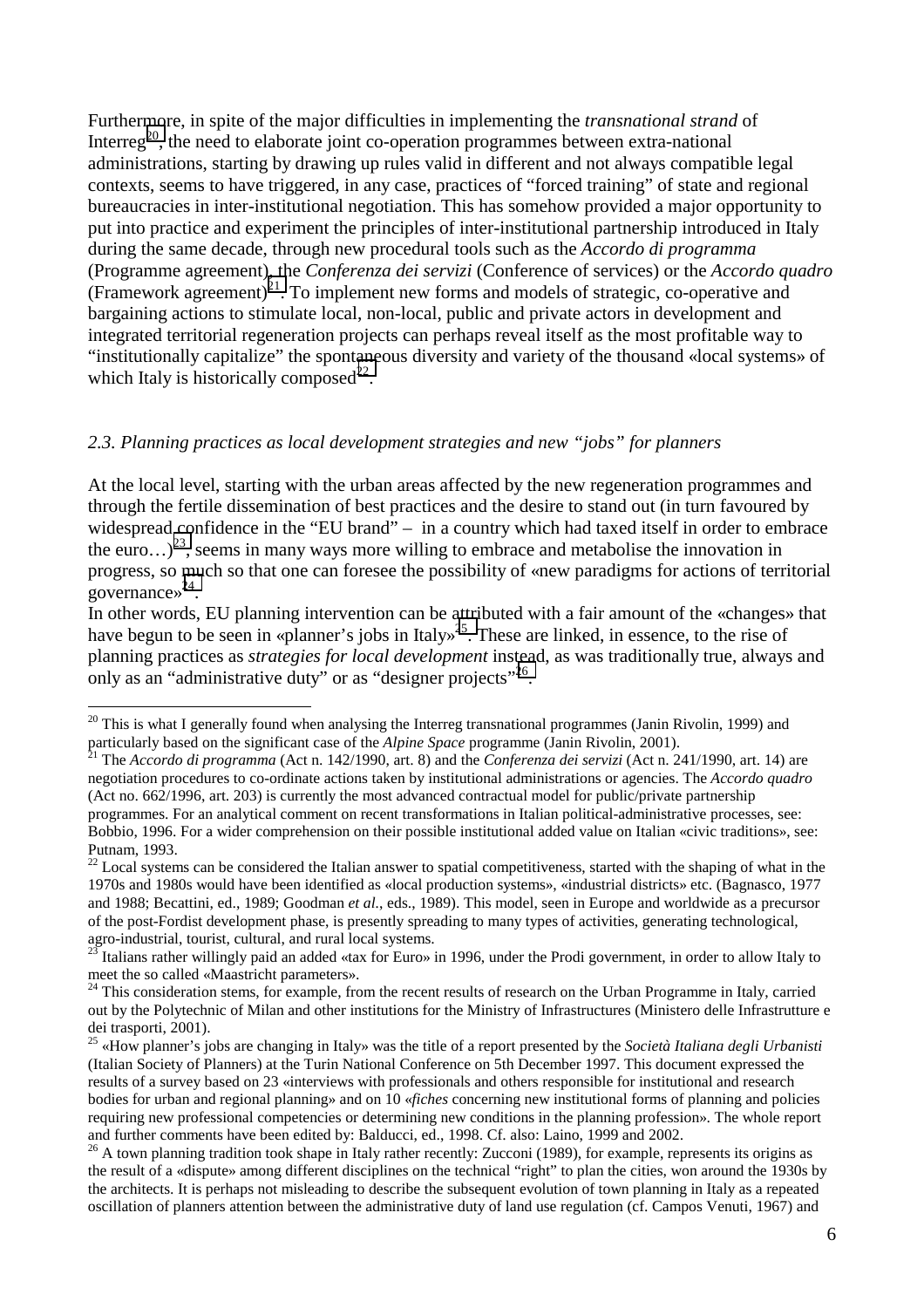On the one hand, we have to consider the impact brought about by the EU's key principles (subsidiarity, integration, partnership, sustainability, improvement of urban governance) on the technical and administrative culture of local authorities. This apparently led to overcoming a sectoral and hierarchical orientation, that has traditionally characterised public policies in Italy, through new forms of co-operation, collaborative and negotiated activities between the various sectors and levels of public administration. Important practical implications have gushed, in particular, from the involvement and participation of voluntary committees, associations and citizens in the development of action programmes, allowing fuller use of available "resources" for urban policies and a strengthening of the legitimacy and effectiveness of the actions taken<sup>27</sup>. On the other hand, we observe the effects induced by some specific "practices" that EU planning has generated. For example, the emphasis on specific problems affecting portions of the city or territory (run-down neighbourhoods, deprived urban areas, places of excellence etc.) has intensified a process that, in certain respects, was already under way, of deconstruction of solid concepts like "urban system" or "city planning"; also generating, of course, a problematic rapport with the comprehensive, globalising and a-temporal character of ordinary planning tools. Furthermore, the promotion of thematic networks and programmes has facilitated an increase in the individual and collective actors involved in urban policies, with a strengthening of their capabilities of selforganisation into aggregations that are mutable according to specific themes or situations. Their contributions have led to learning processes, better understanding and the capability of defining problems and proposals which have also been developed in more ample contexts than local ones. In this perspective, finally, urban planners have become involved in the design and implementation of innovative "plans", not only in the sense of a new interpretation of the urban planner's traditional work (fig. 4).

Consequently, we can currently observe in Italy a relative shift of technical focus from city plans (and their designers) to urban policies (and to the cities). New institutional actors, social practices and operators are thus now crowding the stage of Italian planning: the risks of confusion and distortion appear, as things stand, more limited than the solutions experimented, the models of action invented or the occasions triggered for genuine product and process innovations in the methods and styles of urban and territorial governance.

#### **4. Searching for the sense of the change**

 $\overline{a}$ 

If we do not consider it sufficient to merely record or celebrate the "change" that undoubtedly stems from recent planning practices in Italy, good reasons exist to view EU planning as a *catalyst*, if nothing else, of the multiple and varied phenomena observed. If this is true, some interest should be aroused by the anything but clear and yet substantial nexus between the recent and growing commitment of Community institutions in planning and urban policies and the most profound reasons for the ongoing process of European unification.

The (never institutionalised) activism of the European Union in planning and urban matters begins, in fact, following the decision on the *completion of the single market* and at the same time as the one on *economic and monetary union*<sup>28</sup>. The deepest aspirations of the Community to become a

the search for new design poetics for town projects (cf. Secchi, 1989). For a critical comment on the more recent «urban plan transformations» in Italy, see: Mazza, 1997.

<sup>27 «</sup>This is a major problem for a public system, such as Italy's, which encounters serious difficulties in moving from a logic based on the management of rules and regulations, towards the promotion of projects and programmes; and from the role as provider of sectoral services, towards a role as enabler of combined forms of action» (Padovani, 2002, translated).

 $^{28}$  The European heads of state and governments made this commitment with the signing, respectively, of the Single European Act (1986) and the Treaty on the Union of Maastricht (1992). Never before (except for the progressive Community enlargements) had the opportunity arisen to modify the Treaties of Rome that founded the European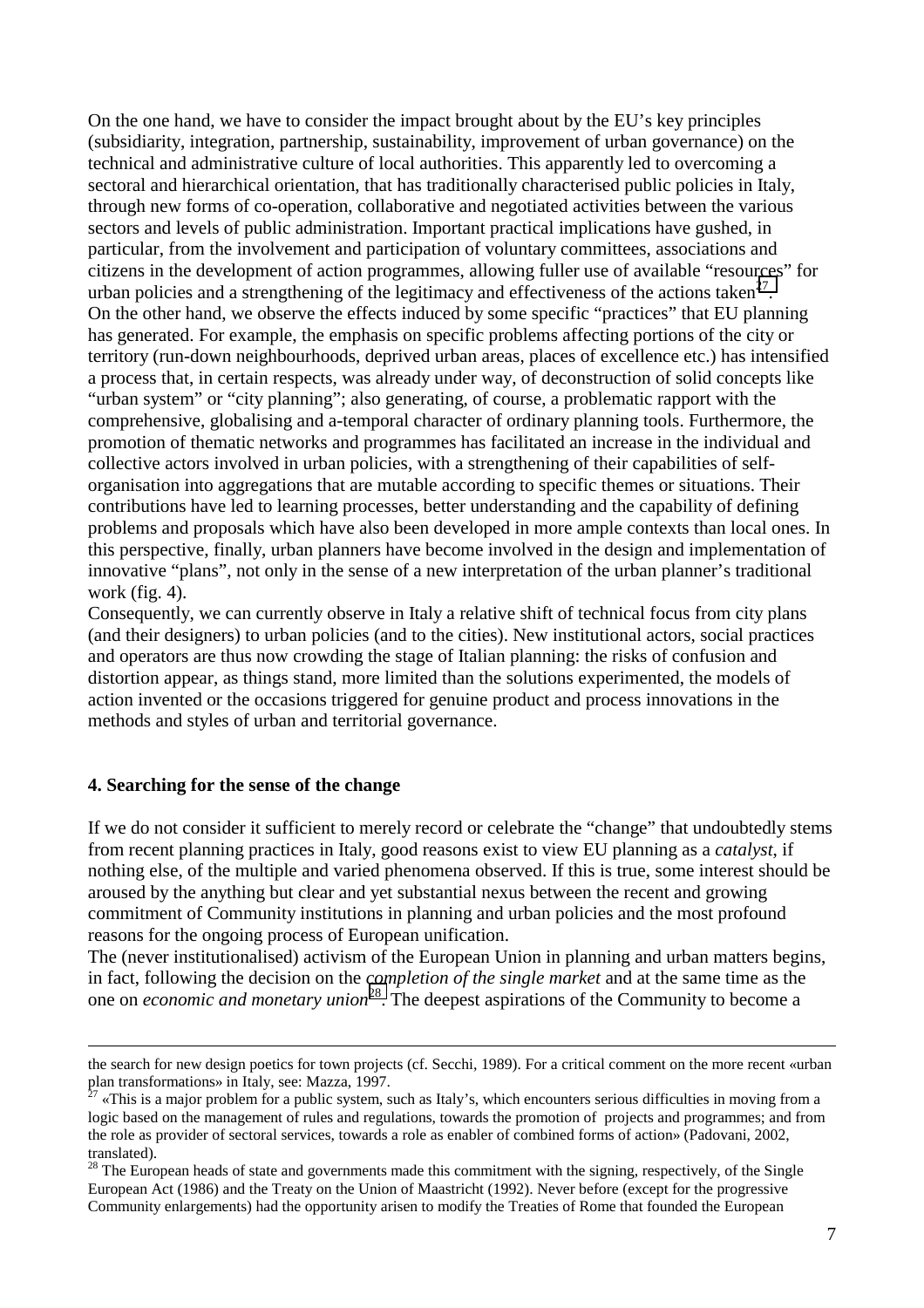Union justify the requirement of a substantial intervention in planning policies; which is legitimated, on the formal level, through the simple yet fundamental principle of «economic and social cohesion»<sup>29</sup>. In the name of this principle – assumed as a firm balance for more prosperous development, as without borders, but for this very reason, its distributive effects are even more uncertain – the territory becomes, as appears obvious, a condition for the implementation (and verification) of an "equally profitable" and, therefore, universally acceptable union for the European Communities. Briefly, in the absence of inner cohesion the European Union cannot exist, in the same way as cohesion cannot without equal territorial opportunities<sup>30</sup>.

This acknowledgement, once acquired, leads to the question whether, at least in Italy, the sudden "big bang" of guidelines, «*docup*» (single programming documents), CIP (Community initiative programmes), study programmes, action plans, co-operation areas, *comité de pilotage* and pilot projects of various kinds is nothing else than the "instrumental face" (also more seductive, therefore, to technicians and professionals) of a common will, politically assumed but mostly still unexpressed, of answering the Community *need for economic and social cohesion*. Even though what is asserted may have only a forward-looking and symbolic value (we are moving, after all, in the conceptual domain of the «community» processes... $)^{31}$ , it leads to the suspicion that a project for planning – a hard-won aspiration in Italy – has really begun to take shape, once the responsibility of being part of Europe was perceived by the political community. For those who are interested in understanding and improving EU planning, the time for a supra-

national comparison on its local effects appears not only mature but also necessary.

 $\overline{a}$ 

Community (1957). These have so far been modified twice, with the Treaties of Amsterdam (1997) and Nice (2001), both aimed at increasing the supranational powers of the European Union.

 $29$  Title XVII of the unified Treaties covers the ways in which the Community pursues the principle of economic and social cohesion, defined for the first time at Maastricht in terms of «harmonious development» in order to «reduce the gap between the levels of development of the various regions and the backwardness of the least favoured regions». See the two official Reports on economic and social cohesion of the European Commission (1997c and 2001). Cf. also: Hooghe, ed., 1996.

<sup>31</sup> In the preface to his recent work, Bagnasco (1999) recalls (quoting Busino from the *Einaudi Encyclopaedia*) the «fundamental place» that the «community» occupies as «an instrument for the creation of a social image» and as «a means to foster the birth of new values, new social relations», not having, instead, «any value» as a scientific concept (*ibid.*, pp. 13-14, translated). As far as the European Community is concerned, how else could we define the design of the Europe of the «Founding Fathers», embraced in the post-war period by only six national states, if not forwardlooking and symbolic? And how could we define the attempt by the Prodi Commission and the fifteen Community heads of government to find a now shared approach to institutional reforms and political decisions aimed at enlarging the European Union up to around thirty countries?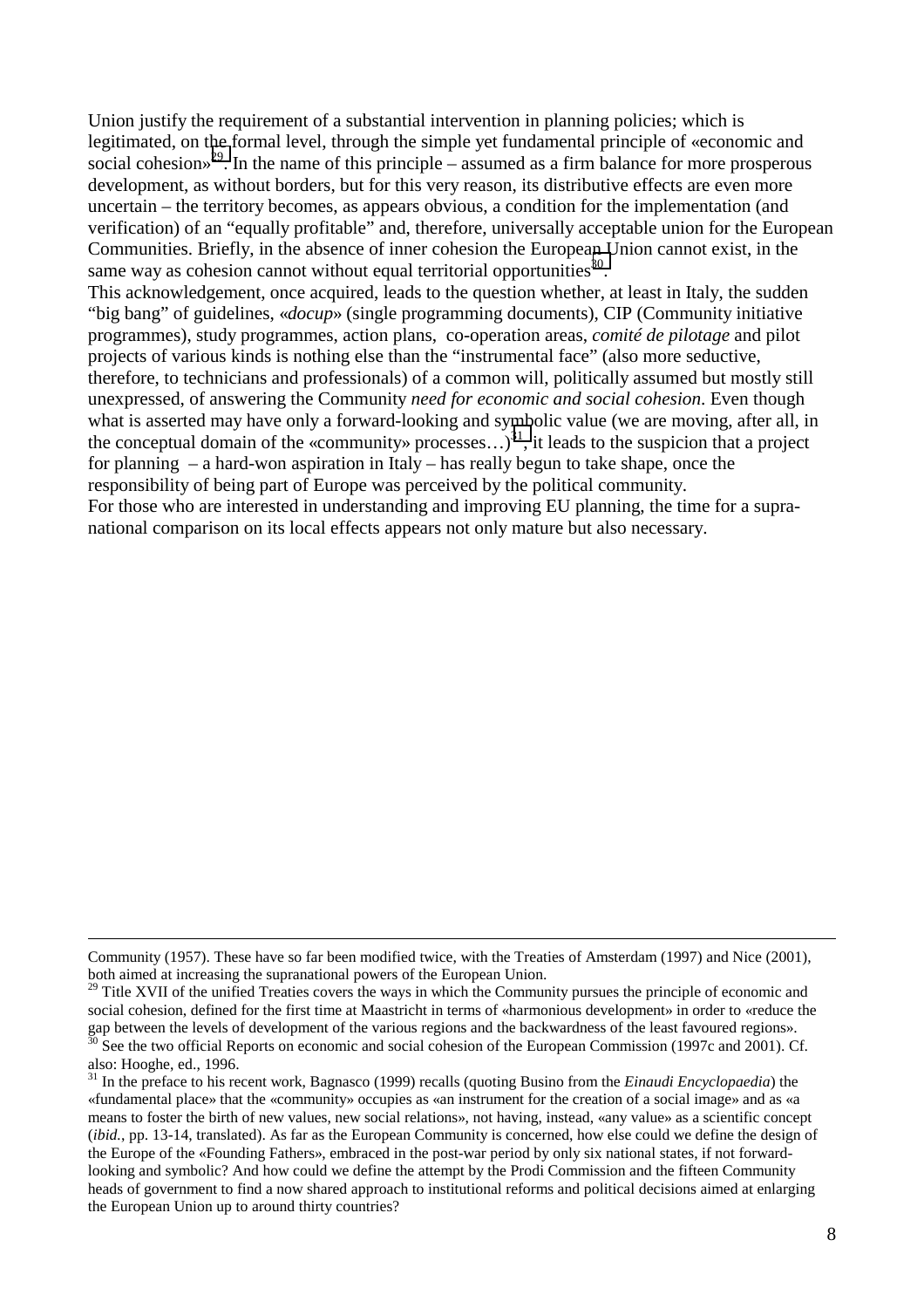#### **References**

- Bagnasco A. (1977), *Tre Italie. La problematica territoriale dello sviluppo economico italiano*, Il Mulino, Bologna
- Bagnasco A. (1988), *La costruzione sociale del mercato*, Il Mulino, Bologna
- Bagnasco A. (1999), *Tracce di comunità*, Il Mulino, Bologna
- Bagnasco A., Oberti M. (1998), "Italy: Le trompe-l'oeil of regions", in: Le Galès P., Lequesne C., eds., *Regions in Europe*, Routledge, London and New York, 150-165
- Balchin P., Sýkora L. (1999), *Regional Policy and Planning in Europe*, Routledge, London and New York
- Balducci A., ed. (1998), "Come cambiano i mestieri dell'urbanista in Italia", *Territorio*, 7, 7-115
- Becattini G., ed. (1989), *Modelli locali di sviluppo*, Il Mulino, Bologna
- Bengs C., Böhme K., eds. (1998), *The Progress of European Spatial Planning*, Nordregio, Stockholm
- Bengs C., Böhme K., eds. (1999), *From Trends to Visions: The European Spatial Development Perspective*, Nordregio, Stockholm
- Bobbio L. (1996), *La democrazia non abita a Gordio. Studio sui processi decisionali politico-amministrativi*, Franco Angeli, Milano
- Borri D. (2000), "Rigenerare città e ambienti per il mercato o per pluralità di vite?", *Urbanistica*, 114, 3-8
- Campos Venuti G. (1967), *Amministrare l'urbanistica*, Einaudi, Torino
- Christiansen T., Kirchner E., eds. (2000), *Committee Governance in the European Union*, Manchester University Press Cremaschi M. (2002), "Un ritratto di famiglia", *Urbanistica*, 118 (in publication)
- Dematteis G. (2002), "L'Italia in Europa: rischi e opportunità di una politica delle rappresentazioni territoriali", *Urbanistica*, 118 (in publication)
- European Commission (1991), *Europe 2000. Outlook for the development of the Community's territory*, European Communities, Brussels-Luxembourg
- European Commission (1994), *Europe 2000+. Co-operation for European territorial development*, European Communities, Brussels-Luxembourg
- European Commission (1997a), *Towards an Urban Agenda in the European Union*, Brussels
- European Commission (1997b), *The EU compendium of spatial planning systems and policies*, European Communities, Luxembourg
- European Commission (1997c), *First report on economic and social cohesion 1996*, European Communities, Luxembourg
- European Commission (1998), *Sustainable urban development in the European Union: a framework for action*, Brussels
- European Commission (2001), *Unity, solidity, diversity for Europe, its people and its territory. Second report on economic and social cohesion*, 2 vols., European Communities, Luxembourg
- European Union (2000), *ESDP European Spatial Development Perspective. Towards Balanced and Sustainable Development of the Territory of the EU*, prepared by the Committee on Spatial Development, approved by the Informal Council of EU Ministers responsible for Spatial Planning - Potsdam, 10/11 May 1999, European Communities, Luxembourg
- Faludi A. (1998), "Due modelli", *Urbanistica*, 111, 50-52
- Faludi A, Waterhout B., eds. (2002), *The Making of the European Spatial Development Perspective: No Masterplan!*, Sage, London
- Faludi A., Zonneveld W. A., eds. (1997), "Shaping Europe: The European Spatial Development Perspective", special issue, *Built Environment*, 23 (4)
- Goodman E., *et al.*, eds. (1989), *Small Firms and Industrial Districts in Italy*, Routledge, London and New York
- Grote J. R. (1996), "Cohesion in Italy: A View on Non-Economic Disparities", in: Hooghe L., ed., *cit.*, 256-293
- Hooghe L., ed. (1996), *Cohesion Policy and European Integration. Building Multi-Level Governance*, Clarendon, Oxford
- Janin Rivolin U. (1999), "Interreg e la cooperazione transnazionale per lo sviluppo del territorio comunitario", *Archivio di studi urbani e regionali*, XXX, 66, 45-68
- Janin Rivolin U., ed. (2000), *Le politiche territoriali dell'Unione europea. Esperienze, analisi, riflessioni*, Franco Angeli, Milano
- Janin Rivolin U. (2001), "Attualità e prospettive della cooperazione transnazionale per lo sviluppo dello «spazio alpino»", *Territorio*, 17, 86-94
- Janin Rivolin U., ed. (2002), "L'innovazione comunitaria", monograph, *Urbanistica*, 118 (in publication)
- Kunzmann K. R. (1998), "Lo Schema di sviluppo dello spazio europeo: molto rumore per nulla?", *Urbanistica*, 111, 53- 55
- Laino G. (1999), "Il programma Urban in Italia", *Archivio di studi urbani e regionali*, XXX, 66, 69-97
- Laino G. (2002), "Urbanista integrale? No, grazie", *Urbanistica*, 118 (in publication)
- Mazza L. (1997), *Trasformazioni del piano*, Franco Angeli, Milano
- Ministero del Bilancio e della programmazione economica (1969), *Progetto 80. Rapporto preliminare al programma economico 1971-1975*, Feltrinelli, Milano